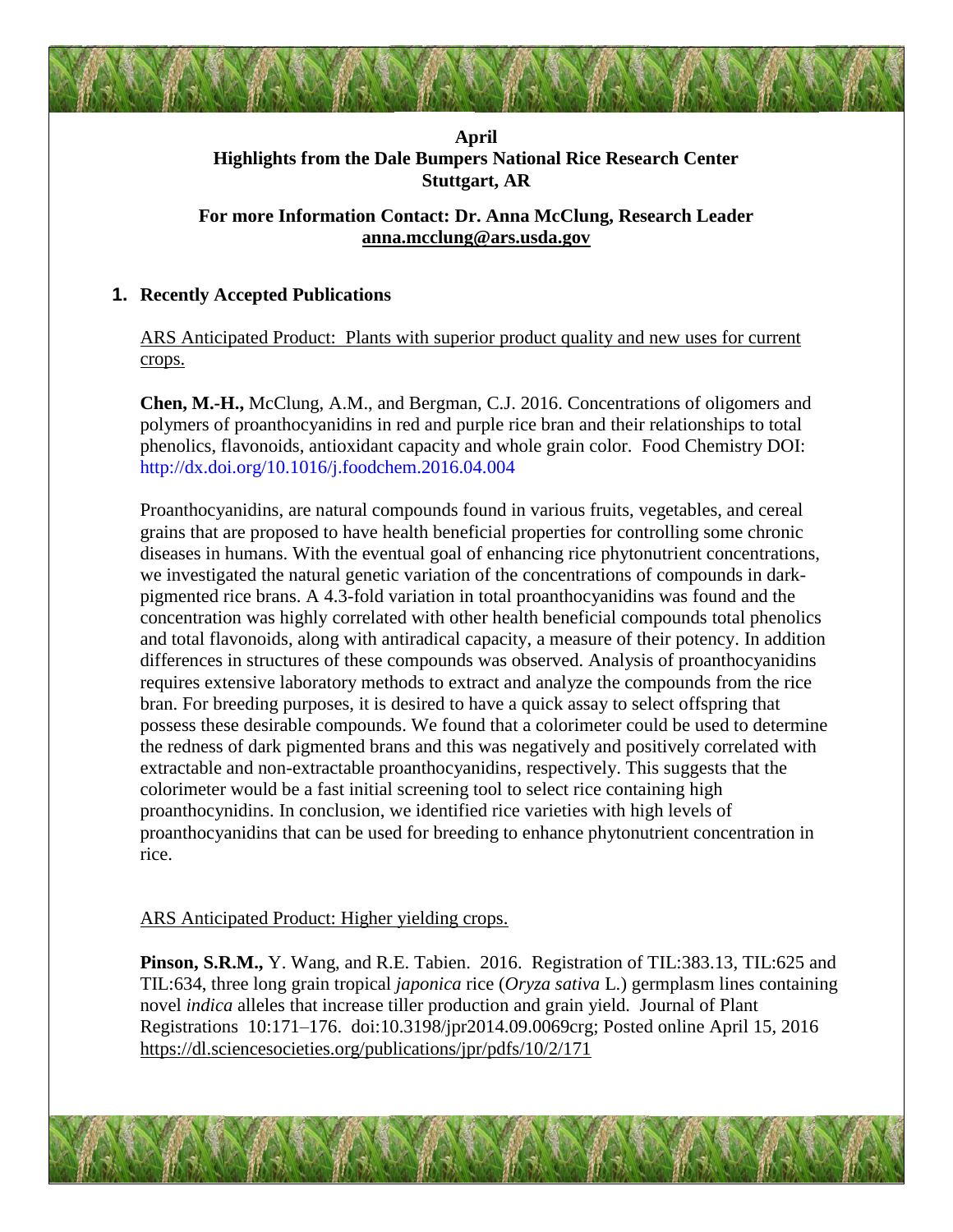An increase in early tiller production is desired in rice to increase yield potential, and enhance ability to shade and suppress weeds. Previous quantitative trait locus (QTL) mapping studies identified eight QTLs for improved tillering ability coming from a hightillering cultivar from China, 'TeQing'. Three new rice germplasm lines were recently made available to breeders that possess seven of the tillering loci from TeQing, now backcrossed into an elite US rice genetic background. These germplasm lines have high tillering along with the long grain shape and intermediate amylose content and gelatinization temperature desired in U.S. rice varieties. Field trial data showed that the increased tiller production of the three germplasm lines increased panicle number and grain yield, and also caused rapid seedling-stage canopy development that would allow the plants to compete better with weeds.

#### ARS Anticipated Product: Plants tolerant to biotic stresses.

Jia, Y., Zhou, E., Lee, S., and Bianco, T. 2016. Co-evolutionary Dynamics of Rice Blast Resistance Gene *Pi-ta* and Magnaporthe oryzae Avirulence Gene *AVR-Pita1*. Invited monthly review for Phytopathology. http://dx.doi.org/10.1094/PHYTO-02-16-0057-RVW • posted 04/12/2016.

Rice blast disease caused by the fungus *Magnaporthe oryzae* is one of the most damaging diseases of rice in the US and worldwide. The use of major resistance genes in rice has been effective in preventing blast disease epidemics. However, the pathogen can overcome resistance by changing its avirulence gene that is essential for the plant's resistance response. In this review, we demonstrate how genomic information has accelerated our understanding of genetic variation of the major blast resistance gene *Pi-ta*, its association with rice productivity, genetic variation of the corresponding avirulence gene *AVR-Pita1* that triggers *Pi-ta*-mediated disease resistance, and the coevolution of *Pi-ta* and *AVR-Pita1* in *Oryza* species and *M. oryzae* populations, respectively. We review the genetic and molecular bases of the *Pi-ta* and *AVR-Pita* interaction, and evaluate the potential to develop long lasting broad spectrum resistance in elite rice cultivars with the aid of diagnostic DNA markers.

ARS Anticipated Product: Plants tolerant to biotic stresses.

Scheuermann, K. and Jia, Y. 2016. Identification of a *Pi9* containing rice germplasm with a newly developed robust marker. Phytopathology http://dx.doi.org/10.1094/PHYTO-02-16- 0091-R • posted 04/06/2016.

Rice blast is a destructive rice disease that threatens staple rice production worldwide. There are many major blast resistance genes that provide some level of protection against the pathogen. However, deployed resistance genes can be rendered ineffective by the constantly evolving pathogen. Thus, identifying new sources of resistance that can be used by breeders to develop improved cultivars is important for food security. In the present study, we developed an effective means to incorporate a blast resistance gene *Pi9* using marker assisted selection (MAS). We first developed a DNA marker from a specific region of the *Pi9* gene. We then identified a publically available rice germplasm accessions carrying *Pi9* for breeders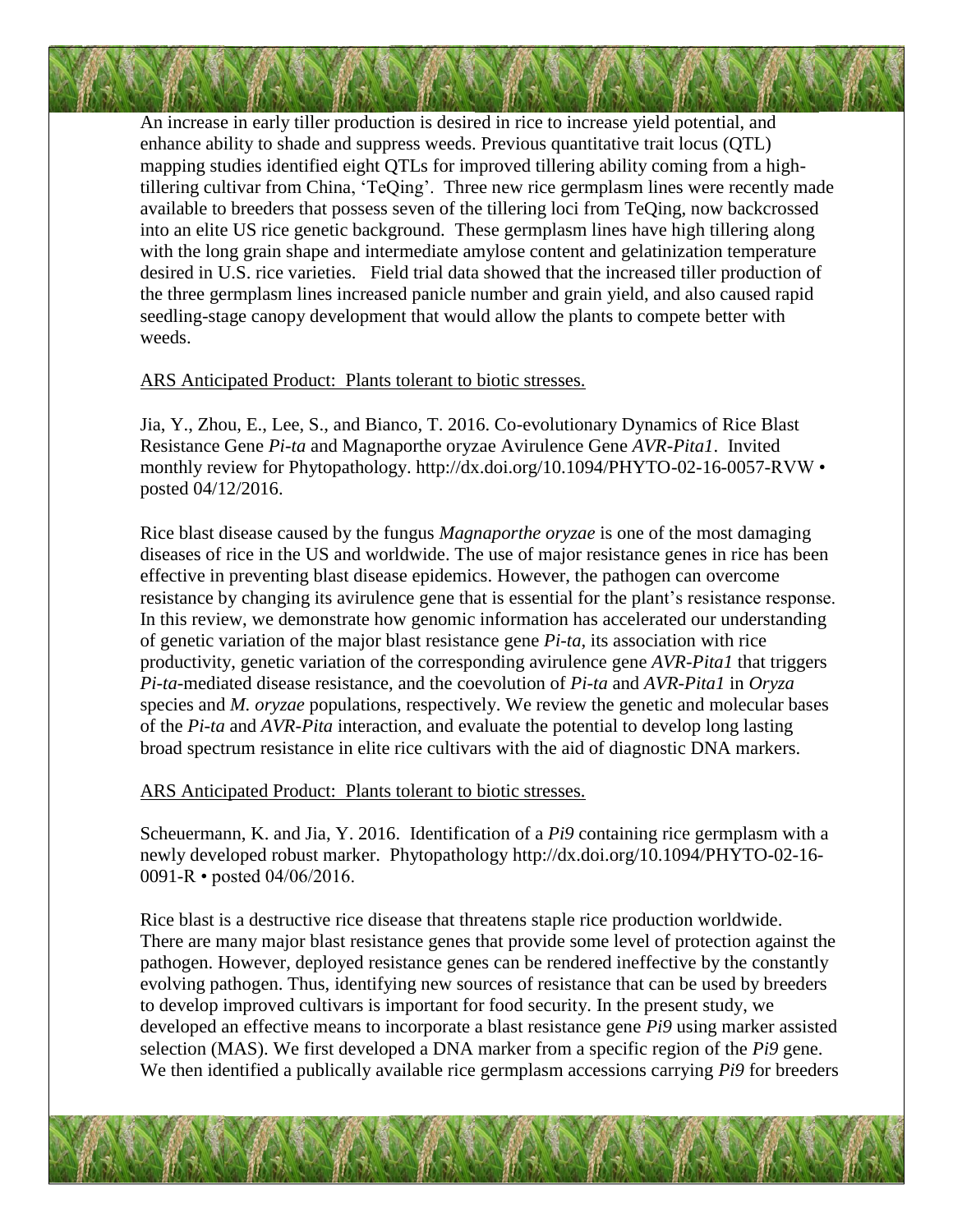to use as the *Pi9* gene donor. The genetic method we developed should accelerate the development of blast resistant rice varieties using a MAS approach.

## **2. New Significant Research Collaborations**

**International**

**USA**

# **3. New Awarded Grants**

# **4. Technology Transfer**

**a. Formal Events:**

**To Non-research stakeholders**

**To Research Community**

# **b. Informal Contacts:**

April 1-3, Dr. Shannon Pinson conferred with a breeder interested in using specific individuals from the TeQing-into-Lemont introgression lines (TILs) to introduce genes that enhance disease resistance, weed suppression, and yield enhancement into his international hybrid rice breeding program. Specific trait and molecular marker data were provided, with additional explanation as to their uses as breeding parents. Seed of the TILs had been previously provided by GSOR to this breeder.

April 4, Drs. Shannon Pinson, Anna McClung, Jai Rohila, and Jo Heuschele met with a local farmer interested in limiting the accumulation of arsenic in rice grains through the use of foliar chemical applications. A discussion of potential chemicals and application timings were discussed.

April 4, Drs. Yulin Jia and Anna McClung discussed with a local grower the need for development of superior quality and disease resistant medium grain for production in the south.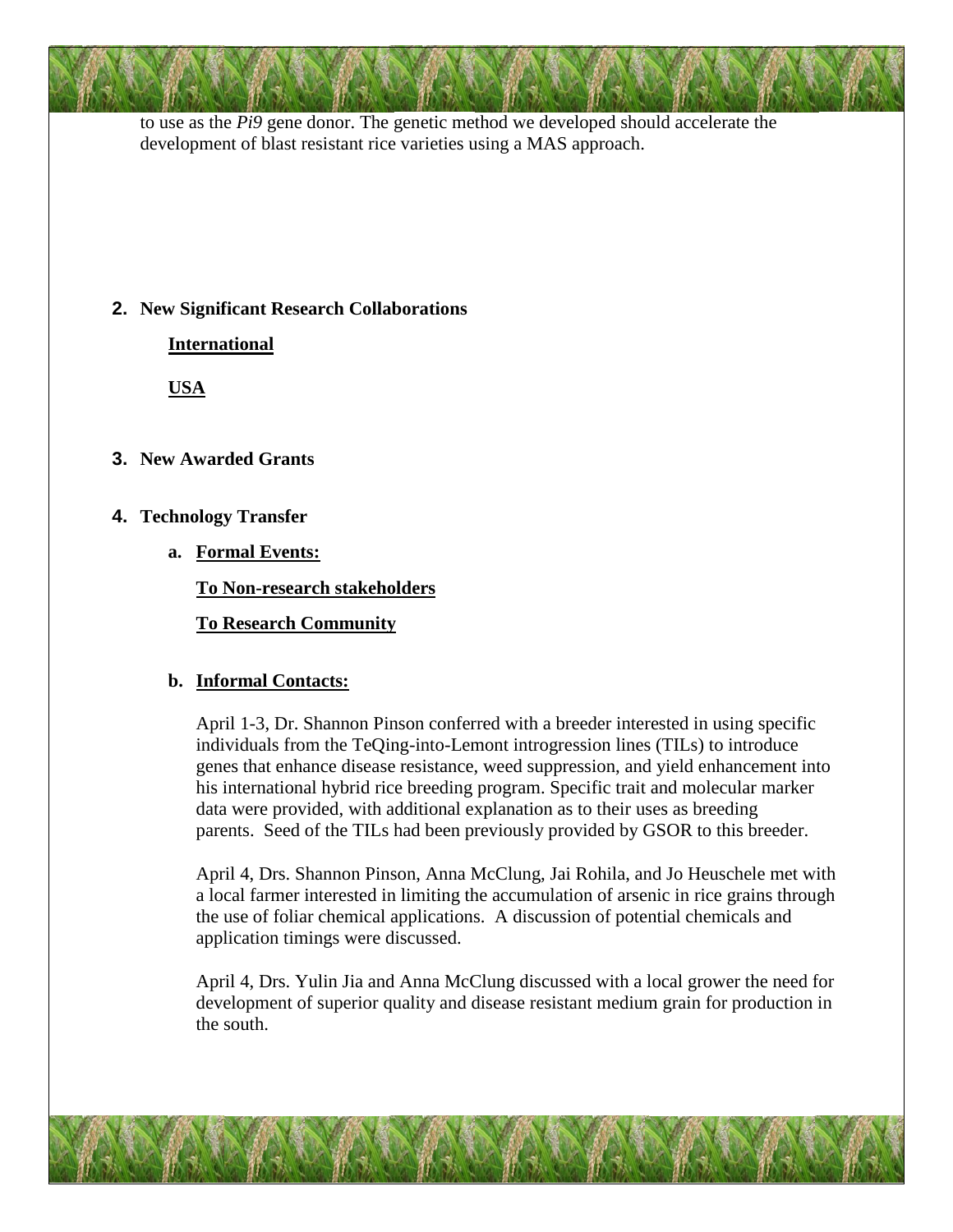April 14, Dr. Shannon Pinson advised a rice geneticist in California on germplasm and methods for studying genetic variance among temperate japonica rice germplasm for concentration of arsenic in rice grains.

April 22, Dr. Ming-Hsuan Chen advised a research geneticist with the Agricultural Research Service on types of grain quality assays for screening mutants.

April 25, Drs. Anna McClung and Ming-Hsuan Chen provided information to a university professor regarding rice grain developmental stages for phytochemical study.

April 26, Dr. Yulin Jia provided information to a foreign research scientist in China through email for performing collaborative research on rice blast resistant breeding.

April 27, Dr. Yulin Jia hosted a professor and two graduate students from University of Arkansas at Pine Bluff (UA PB). Dr. Jia led a brief tour of DB NRRC and trained students on how to purify blast spores.

#### **c. New MTAs**

#### **d. Germplasm Exchanged:**

During April, 2,365 rice accessions from the Genetics Stocks *Oryza* (GSOR) collection were distributed to researchers in the US, Belgium and Japan.

#### **5. Educational Outreach**

On April  $12<sup>th</sup>$  DBNRRC hosted parents and students participating in the Grand Prairie Home school program. Students were divided into two groups based on their age. Dr. Anna McClung gave a background on diverse rice germplasm and differences in grain types to the younger students. LaDuska Sells, Luis Coral, Tiffany Sookaserm, and Bert Ward assisted the students with a hand on milling project and Heather Box completed the tour with a rice taste test. The older students participated in a hand on project measuring photosynthesis with Dr. David Gealy, an amylose assay with Matthew Schuckmann, followed by a DNA extraction with Melissa Jia, Aaron Jackson, and Brenda Lawrence.

On April 15, Dr. Anna McClung participated in a seminar presented by Ms. Molly Tibbs at Arkansas State University, at Jonesboro. Ms. Tibbs had conducted an honors project on evaluating rice mapping parents for ascorbic acid content which has been associated with abiotic stress tolerance. Dr. Argelia Lorence, ASU, serves as the major professor for the student and Dr. McClung provided the research materials for conducting the study.

On April 28, DB NRRC hosted a total of 60 tenth graders from Watson Chapel Junior High School in Pine Bluff, Arkansas, and had hands on experience on three aspects of rice research being conducted at DB NRRC. 1). Analyzing DNA sequence for protecting rice